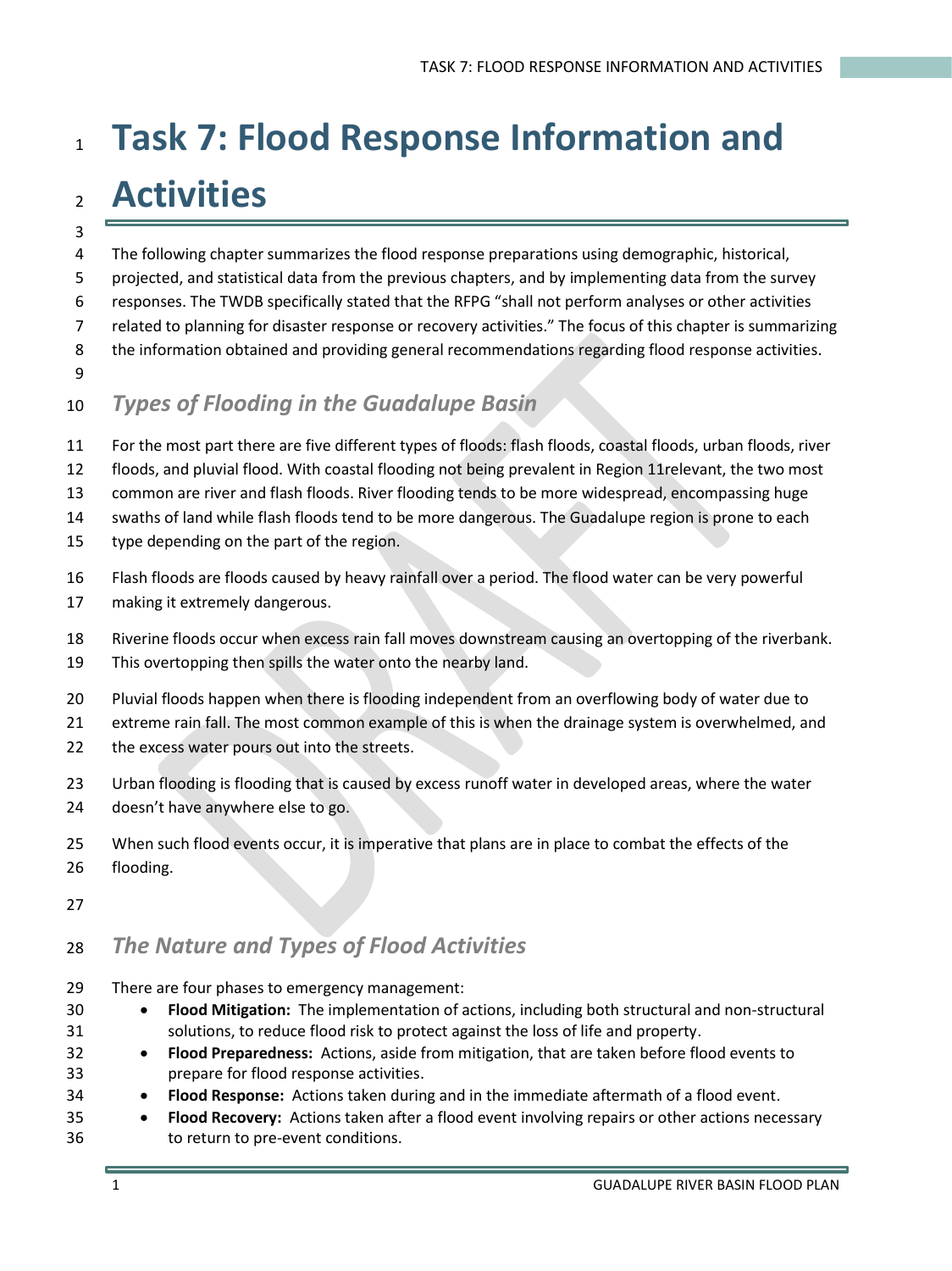

- For example, when a severe rain event is projected to occur, steps are taken for **preparedness**: disaster
- preparedness plans are in place, drills and exercises are performed, an essential supply list is created,
- and potential vulnerabilities are assessed. During the **response** phase, disaster plans are implemented,
- search and rescues may occur, low water crossing signs may be erected. In the **recovery** phase,
- evaluation of flood damage, rebuilding damaged structures, and removing debris occurs. The most

#### important step of the four phases of emergency management is **mitigation**.

 Hazard Mitigation is defined as any sustained action taken to reduce or eliminate the lasting risk to life and property from hazard events. It is an on-going process that occurs before, during, and after disasters

- and seeks to break the cycle of damage and restoration in hazardous areas.
- Flood mitigation is the primary focus of the regional flood planning process and plan development efforts regarding identifying and recommending FMEs, FMSs and FMPs by the RFPG. The plan may also include flood preparedness FMEs, FMSs and FMPs. As of May 2022, the number of Flood Mitigation Strategies (FMSs) is approximately 30% being devoted to preparedness.
- 
- Examples of mitigation actions include planning and zoning, floodplain protection, property acquisition
- and relocation, or public outreach projects. Examples of preparedness actions include installing disaster
- warning systems, purchasing radio communications equipment, or conducting emergency response
- training.

# **Guadalupe Basin Flood Response – Stakeholder Input**

### *Actions and Preparations*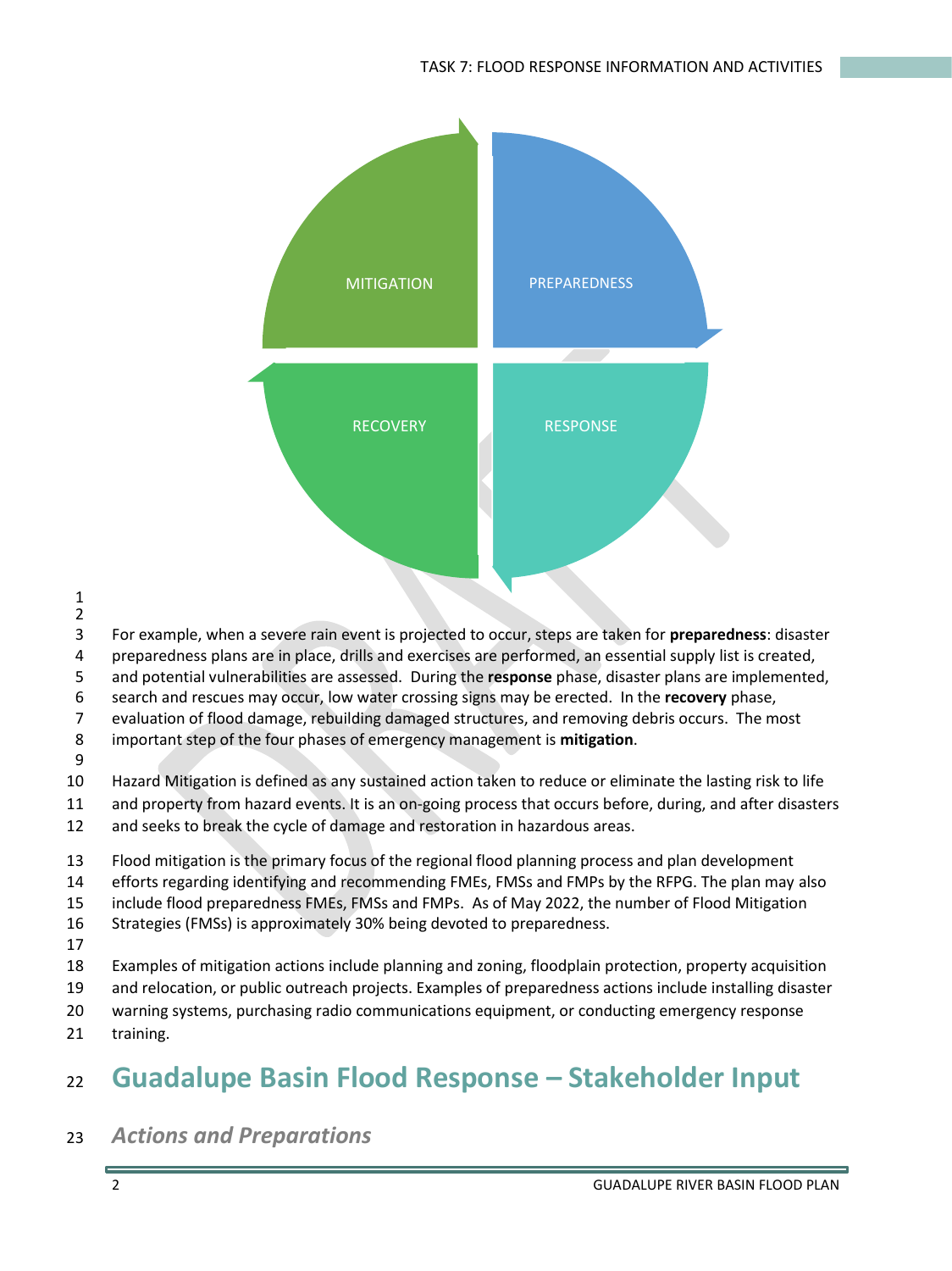- 1 Hazard Mitigation Action Plans served as the primary data source for identifying flood mitigation (and
- 2 preparation) actions. This initial list was refined and expanded upon through two different avenues of
- 3 public input: a "survey" conducted through the Region 11 online Data Collection Tool that filtered
- 4 questions based on whether the respondent indicated general public or practitioner, and direct
- 5 "questionnaires" with potential action sponsors.
- 6 Mitigation Actions from Hazard Mitigation Action Plans include:
- 7 Buyout/Acquisition/Elevation projects
- 8 Drainage Control & Maintenance
- 9 Education & Awareness for Citizens
- 10 Equipment Procurement for Response
- 11 Erosion Control Measures
- 12 Flood Insurance Education
- 13 Flood Study/Assessment
- 14 Infrastructure Improvement
- 15 Installation/Procurement of Generators
- 16 Natural Planning Improvement
- 17 Outreach and Community Engagement
- 18 Technology Improvement
- 19 Urban Planning and Maintenance
- 20 The survey indicated that several of the types of actions listed were in place or being implemented in
- 21 the next 5 years including Flood Warning signs, system like the Reverse 911 system, crews to set up
- 22 barricades or close gates, social media, portable and/or temporary traffic message boards, stream or
- 23 rain gauges with alerts, and flood gauges.





*Figure 7.1: Flood Response Measures (Source: Region 11 Data Collection Tool as of May 27, 2022)*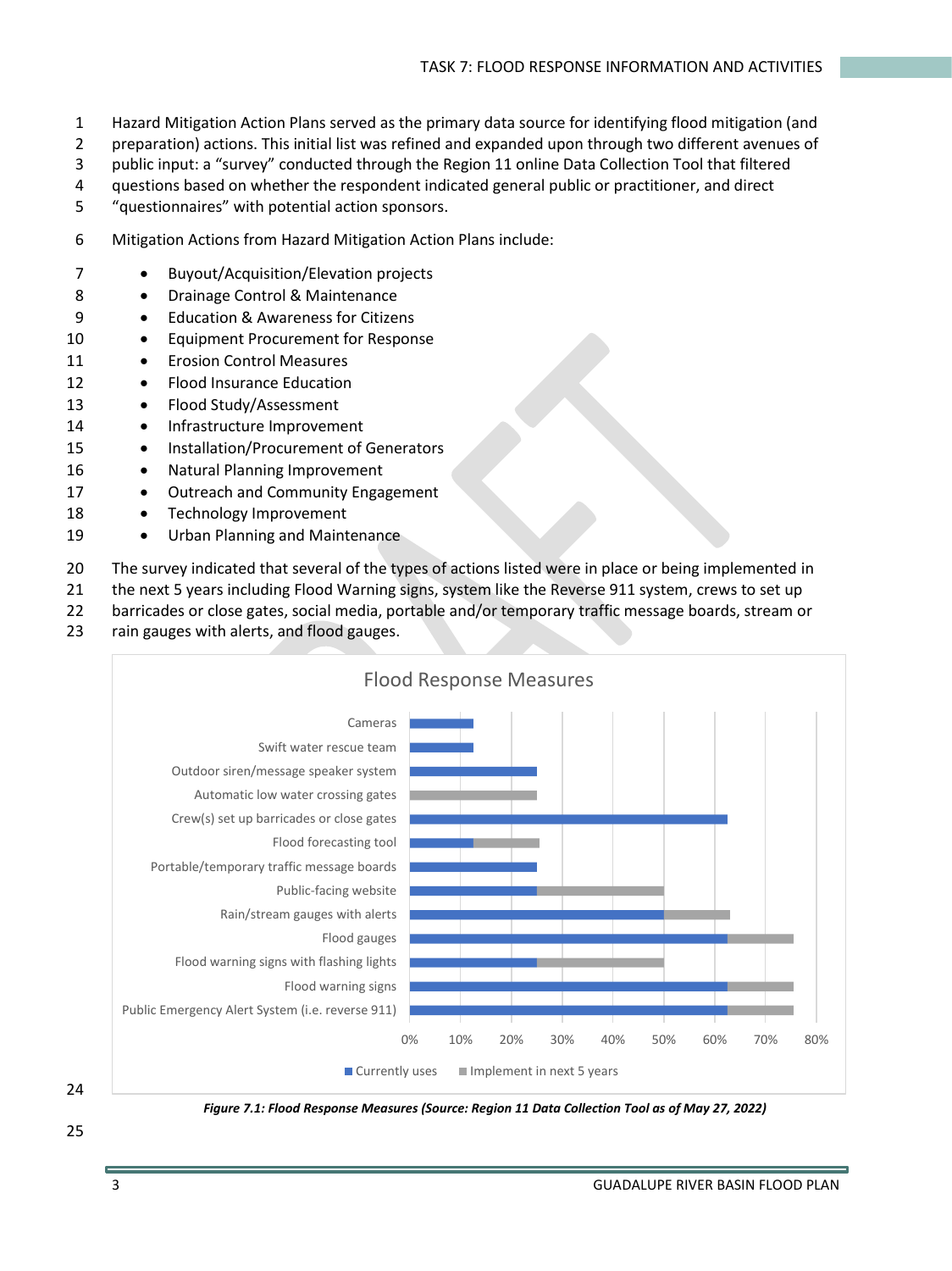- 1 The Sponsor Questionnaire sent out in February/March 2022 provided more information on the current
- 2 utility measures in place and gave information on what future utility measures are to potentially be
- 3 implemented. This effort reached out to entities within the region to provide more robust data
- 4 concerning the utility's use of specific flood measures. While not all respondents answered each
- 5 question, the data was tabulated per the answers provided.



6

*Figure 7.2: Flood Response Measures Utilities are Currently Using (Source: Region 11 Sponsor Questionnaire)*



8

*Figure 7.3: Flood Response Measures Utilities are Considering (Source: Region 11 Sponsor Questionnaire)*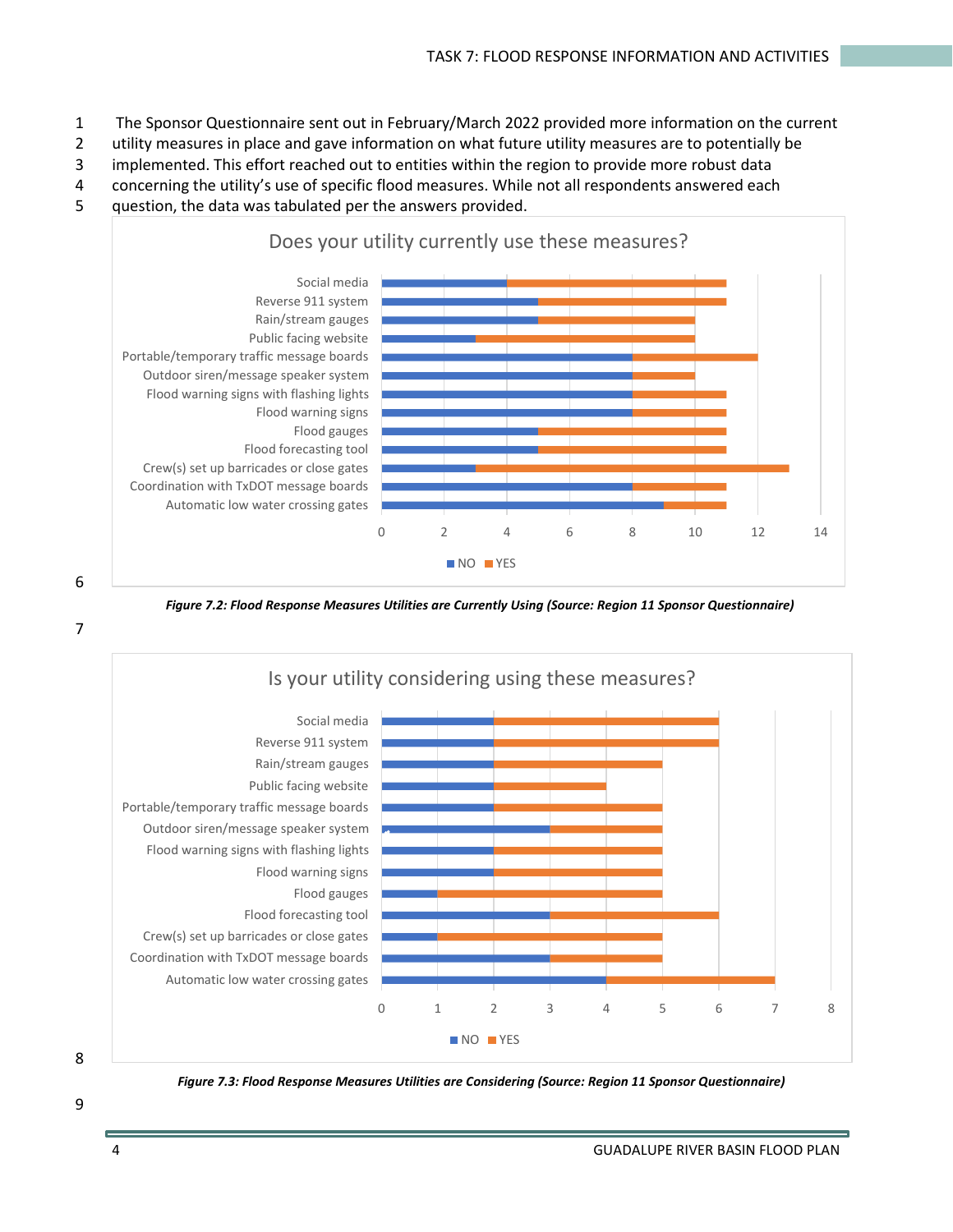- 1 Additional measures indicated by the survey include measures undertaken by jurisdictions to promote
- 2 the development review and regulation, ordinance enforcement, and reactive maintenance following
- 3 complaints or damages after a storm.
- 4



*Figure 7.4: Community Participation in Flood Management Activities (Source: Region 11 Data Collection Tool as of May 27, 2022)*

- 7 Survey respondents indicated that specific activities have already been in place to address flooding
- 8 concerns in their jurisdiction, including performing existing drainage system maintenance and
- 9 implementation and enforcement of drainage design criteria/floodplain management policies.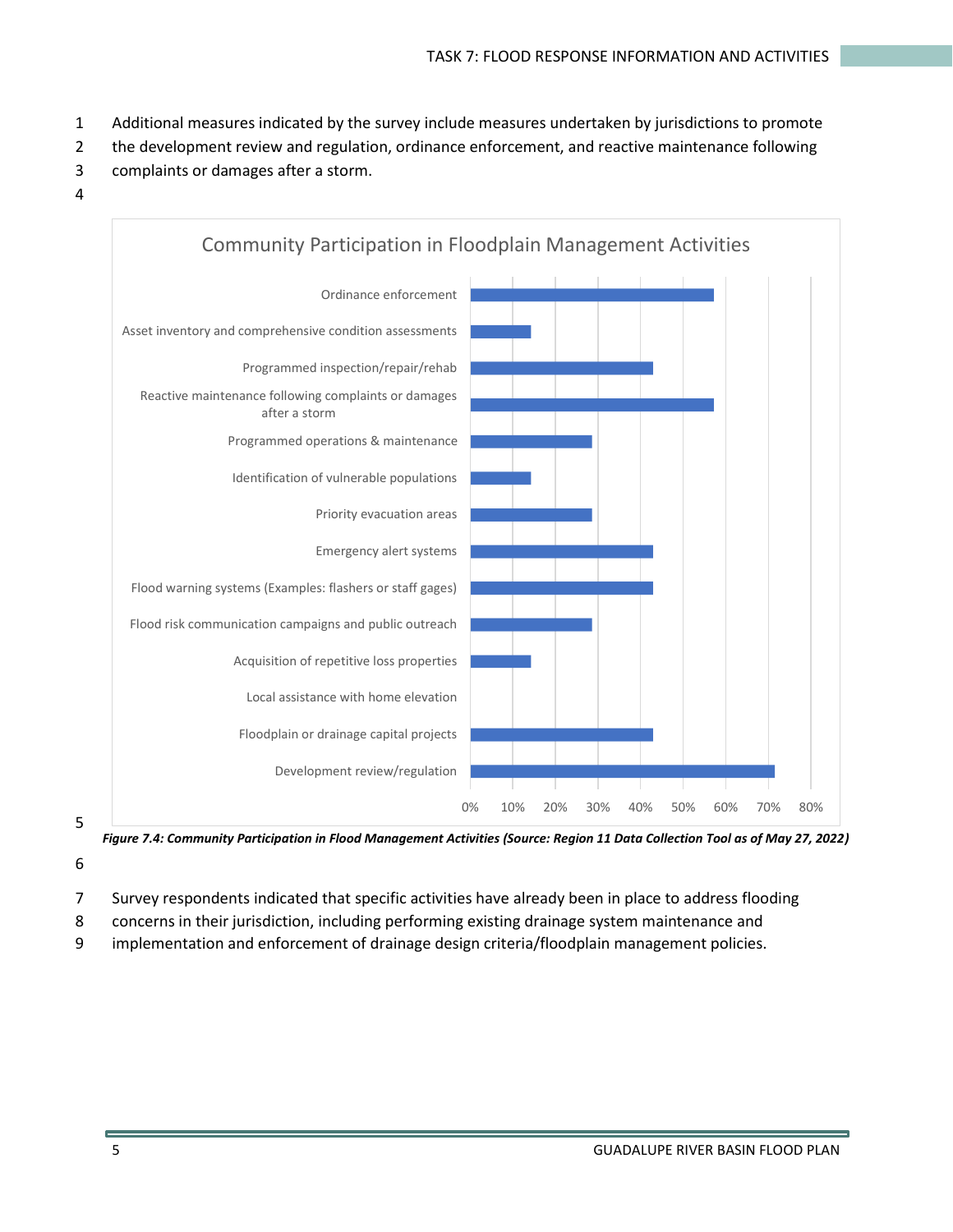

*Figure 7.5: Flooding Concerns (Source: Region 11 Data Collection Tool as of May 27, 2022)*

Many of the mitigation and preparatory actions are done in conjunction with the relevant entities who

put these actions into practice.

# **Relevant Entities in the Region**

 The purpose of flood risk management is to help prevent or reduce flood risk by using either structural or non-structural means or a combination of the two. Responsibility for flood risk management is shared between Federal, State, and local government agencies; private-sector stakeholders; and the general public. In Chapter One, the various stakeholders that were contacted to provide data via the survey were listed: Agriculture, Cities, Counties, Councils of Government (COGs), Districts such as MUDs, SUDs, etc, and State and Federal Agencies. Listed below are the various contributing entities and partners. **Ag Extension Agents** are employed by land-grant universities and serve the citizens of that particular

 state by serving as an expert or teacher on the topic of Agriculture. Ag extension agents can provide valuable information on preparation and recovery from flood events specific to agricultural entities. The

- Guadalupe region has a significant agricultural footprint making working closely with Ag Extension
- Agents crucial to prevent losses.
- 
- **Cities**, or Municipalities, generally take responsibility for parks and recreation services, police and fire
- departments, housing services, emergency medical services, municipal courts, transportation services
- (including public transportation), and public works (streets, sewers, snow removal, signage, and so
- forth). There are 36 municipalities within the Guadalupe region.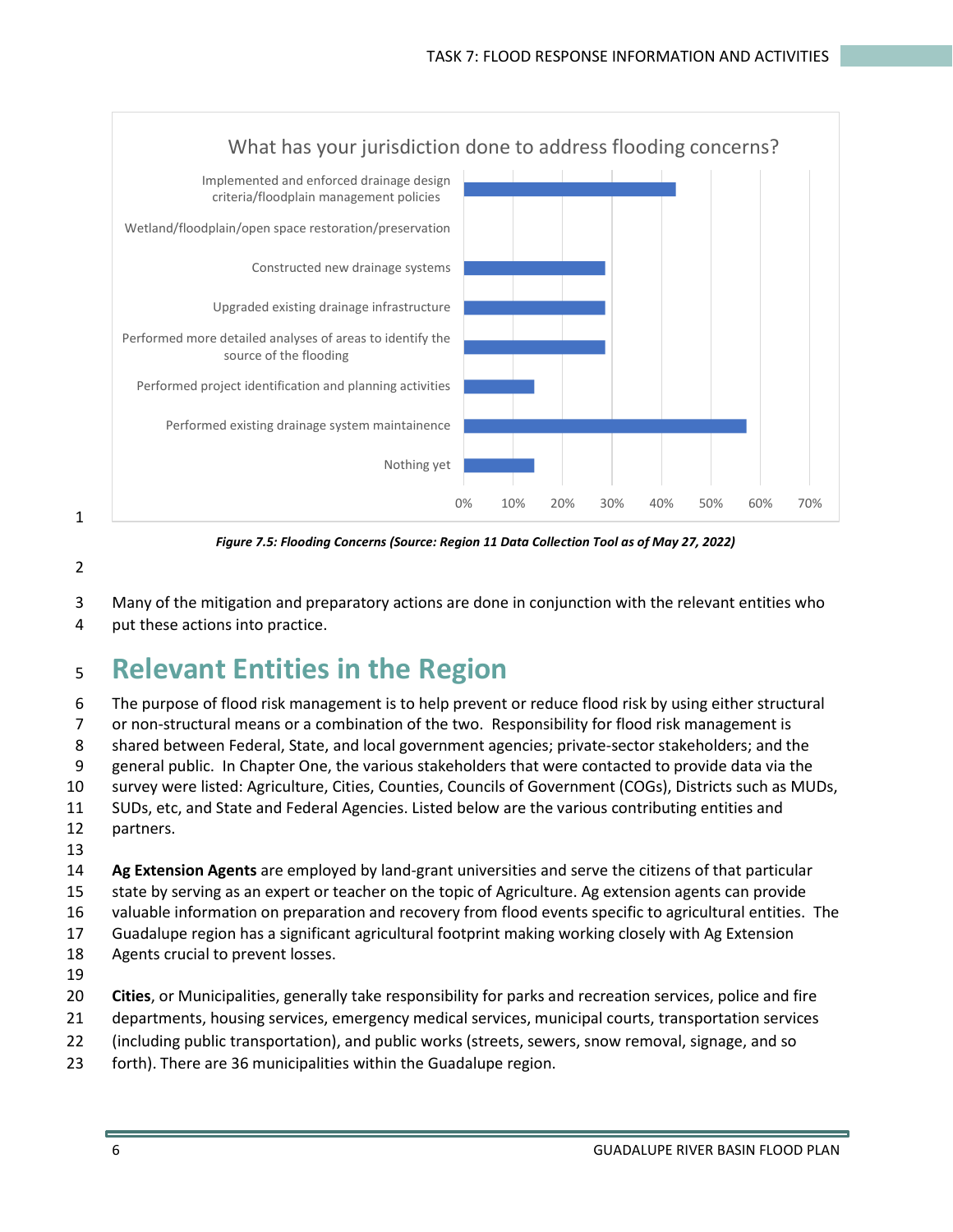The major responsibilities of the 22 Guadalupe region **County** governments include providing public

- safety and justice, holding elections at every level of government, maintaining Texans' most important
- records, building and maintaining roads, bridges and in some cases, county airports, providing
- emergency management services, providing health and safety services, collecting property taxes for the
- county and sometimes for other taxing entities, issuing vehicle registration and transfers, and registering
- voters.

The five regional **Councils of Governments (COGs)** are voluntary associations that represent member

local governments, mainly cities and counties, that seek to provide cooperative planning, coordination,

and technical assistance on issues of mutual concern that cross jurisdictional lines. COGs can serve a

- resource for flood data, flood planning, and flood management.
- 

The mission of the **Texas Water Development Board (TWDB)** is **to lead the state's efforts in ensuring a** 

**secure water future for Texas and its citizens.** TWDB provides water planning, data collection and

dissemination, financial assistance, and technical assistance services to the citizens of Texas. TWDB

 provides several grant funding opportunities to aid in preparedness, response, recovery and mitigation efforts.

The **Federal Emergency Management Agency** (**FEMA**) is an agency of th[e United States Department of](https://en.wikipedia.org/wiki/United_States_Department_of_Homeland_Security) 

[Homeland Security](https://en.wikipedia.org/wiki/United_States_Department_of_Homeland_Security) (DHS), initially created under President [Jimmy Carter.](https://en.wikipedia.org/wiki/Jimmy_Carter) While on-the-ground support

of disaster recovery efforts is a major part of FEMA's charter, the agency provides state and local

governments with experts in specialized fields and funding for rebuilding efforts and relief funds for

- 22 infrastructure by directing individuals to access low-interest loans, in conjunction with the Small
- [Business Administration.](https://en.wikipedia.org/wiki/Small_Business_Administration) In addition to this, FEMA provides funds for training of response personnel
- throughout the United States and its territories as part of the agency's preparedness effort. FEMA also
- provides grant funding through the Hazard Mitigation Grant Program to aid in mitigation of various
- types of natural disasters.
- A **Flood Control District** is a special purpose district created by the Texas Legislature and governed by

County Commissioners Courts. It is a government agency established to reduce the effects of flooding.

- There are 14 Flood Control Districts in the region that provide flood control.
- **Dams and Levees** are owned and operated by individuals, private and public organizations, and the
- government. The responsibility for maintaining a safe dam rests with the owner. A dam failure resulting
- in an uncontrolled release of the reservoir can have a devastating effect on persons and property
- downstream. It is critical that the owners are part of the flood planning process to ensure collaborative
- and cohesive flood planning.
- The **National Weather Service (NWS)** mission is to provide weather, water and climate data, forecasts,
- warnings, and impact-based decision support services for the protection of life and property and
- enhancement of the national economy. NWS provides flash flood indicators through watches, warnings,
- and emergency notices.
- Flash Flood WATCH is issued when conditions look favorable for flash flooding. A WATCH usually
- encompasses several counties. This is the time to start thinking about your plan of action and where you would go if water begins to rise.
- Flash Flood WARNING is issued when dangerous flash flooding is happening or will happen soon. A
- WARNING is usually a smaller, more specific area. This can be issued due to excessive heavy rain or a
- dam/levee failure. This is when you must act quickly as flash floods are an imminent threat to you and
- your family. You may only have seconds to move to higher ground.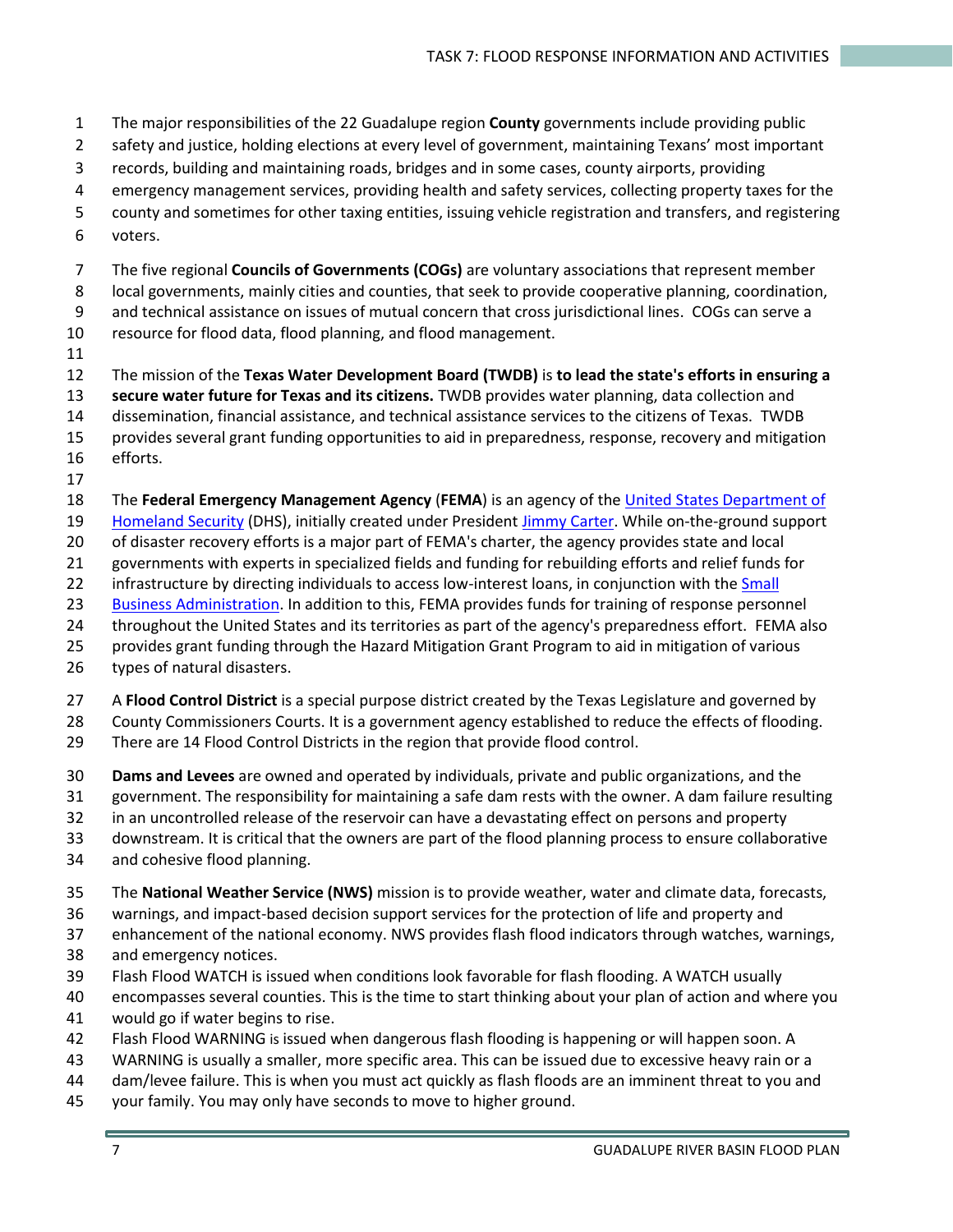- Flash Flood EMERGENCY is issued for the EXCEEDINGLY RARE situations when extremely heavy rain is
- leading to a severe threat to human life and CATASTROPHIC DAMAGE from a flash flood is happening or
- will happen soon. Typically, emergency official are reporting LIFE THREATENING water rises resulting in
- water rescues/evacuations.
- 

 The **National Oceanic and Atmospheric Administration (NOAA)** is an American scientific and regulatory 7 agency within the United States [Department of Commerce](https://en.wikipedia.org/wiki/United_States_Department_of_Commerce) that forecasts weather, monitors oceanic and atmospheric conditions, charts the seas, conducts deep sea exploration, and manages fishing and 9 protection of marine mammals and endangered species in the U.S[. exclusive economic zone.](https://en.wikipedia.org/wiki/Exclusive_economic_zone) In addition to forecasting potentially storm events, NOAA's National Center for Environmental Information (NCEI) provides historical data that can help communities determine their future probability of flood events and is key in the planning and mitigation process. NOAA's Office of Coastal Management plays a key role

- in providing information, technology, and flood management strategies.
- The **General Land Office (GLO)** is the oldest state agency in Texas. The GLO manages state lands,
- operates the Alamo, helps Texans recovering from natural disasters, helps fund Texas public education
- through the Permanent School Fund, provides benefits to Texas Veterans, and manages the vast Texas
- coast. GLO, through the Community Development and Revitalization division aids communities in
- rebuilding, restoring critical infrastructure, and mitigating future damage through resilient community
- planning. The GLO administers both Community Development Block Grant Disaster Recovery (CDBG-DR)
- and Mitigation (CDBG-MIT) funds from the U.S. Department of Housing and Urban Development (HUD)
- on behalf of the state of Texas. These funds are key elements in recovery and mitigation in the Lower
- Brazos region.
- **River Authorities or Districts** in the [state](https://en.wikipedia.org/wiki/U.S._state) o[f Texas](https://en.wikipedia.org/wiki/Texas) are public agencies established by the [state legislature](https://en.wikipedia.org/wiki/Texas_state_legislature)
- 24 and given authority to develop and manage the [waters](https://en.wikipedia.org/wiki/Water) of the state. Guadalupe has five River Authorities
- within its region that each have the power to conserve, store, control, preserve, utilize, and distribute
- the waters of a designated geographic region for the benefit of the public.
- Daily river forecasts are issued by the thirteen **River Forecast Centers (RFCs)** using hydrologic models
- based on rainfall, soil characteristics, precipitation forecasts, and several other variables. Some RFCs,
- especially those in mountainous regions, also provide seasonal snow pack and peak flow forecasts.
- These forecasts are used by a wide range of users, including those in [agriculture,](https://en.wikipedia.org/wiki/Agriculture) [hydroelectric dam](https://en.wikipedia.org/wiki/Hydroelectricity)
- 31 operation, an[d water supply](https://en.wikipedia.org/wiki/Water_resources) resources. The forecasts can provide essential information on the river
- levels and conditions.
- The **Texas Division of Emergency Management (TDEM)**, a division of the Texas Department of Public
- Safety (DPS), is charged with coordinating state and local responses to natural disasters and other
- emergencies in Texas. TDEM is intended to ensure the state and its local governments respond to and
- recover from emergencies and disasters and implement plans and programs to help prevent or lessen
- the impact of emergencies and disasters.
- TDEM's Recovery and Mitigation divisions work closely with local jurisdictions, state agencies, and
- federal partners to ensure Texans successfully navigate recovery processes and become more resilient
- for future disasters. The Disaster Recovery Task Force was created to assist jurisdictions that have been
- impacted by an emergency or disaster, to recover more efficiently by starting the recovery process early
- in the response phase.
- There are six TDEM regions within Texas and in those regions are Assistant Chiefs and District
- Coordinators. They serve as the Division's field response personnel stationed throughout the State.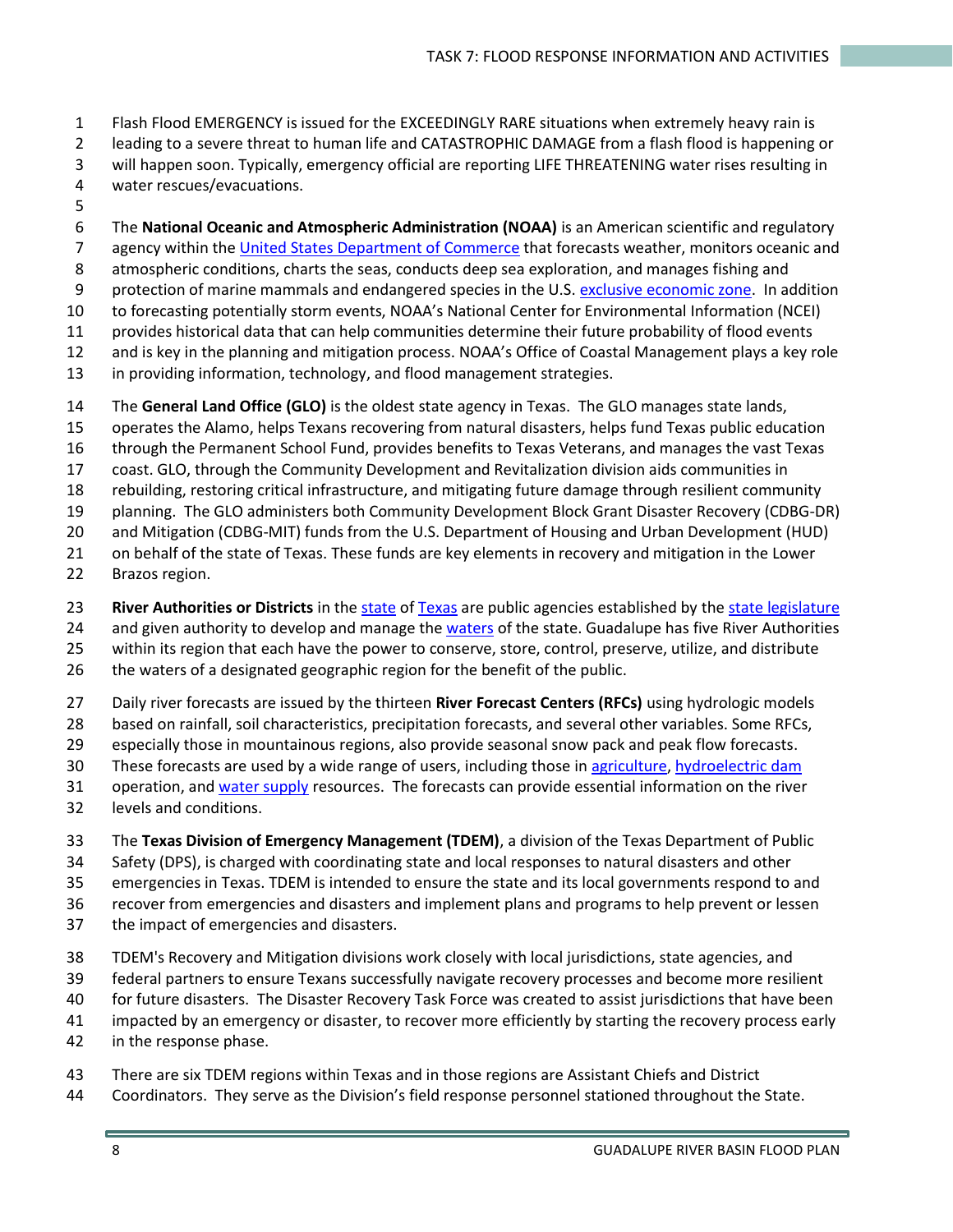- They have a dual role as they carry out emergency preparedness activities and coordinate emergency
- response operations. In their preparedness role, they assist local officials in carrying out emergency
- planning, training, and exercises, and developing emergency teams and facilities. They also teach a wide
- variety of emergency management training courses. In their response role, they deploy to incident sites
- to assess damages, identify urgent needs, advise local officials regarding state assistance, and
- coordinate deployment of state emergency resources to assist local emergency responders. The
- Guadalupe region is completely within region 6.

The **Texas Department of Transportation** (**TxDOT**) is a [government agency](https://en.wikipedia.org/wiki/Government_agency) in the state of [Texas.](https://en.wikipedia.org/wiki/Texas) Though

the public face of the agency is generally associated with the construction and maintenance of the

10 state's immense [state highway](https://en.wikipedia.org/wiki/State_highway) system, the agency is also responsible for overseein[g aviation,](https://en.wikipedia.org/wiki/Aviation) [rail,](https://en.wikipedia.org/wiki/Rail_transport) and

- [public transportation](https://en.wikipedia.org/wiki/Public_transport) systems in the state. TxDOT can provide real time road closure and low water
- crossing information during and after a flood event. Users can access this data through TxDOT's Drive
- Texas website: [https://drivetexas.org.](https://drivetexas.org/)
- **Texas Public Works Emergency Response Council** serves as a Statewide database of response assets
- available for response as requested to man-made and natural disasters through mutual aid. They serve
- to support and promote statewide emergency preparedness, disaster response, mutual aid assistance
- and training for Public Works Agencies and seeks to provide a system allowing jurisdictions impacted by
- disaster to request assistance through a standardized process.
- **Texas Association of Regional Councils** assist state and federal partners by coordinating and improving
- regional homeland security preparedness, planning and response activities across jurisdictional
- boundaries. The Texas Department of Emergency Management works with the regional councils to
- ensure that all regional and local emergency plans are up-to-date and compliant with Texas Government
- Code. Regional councils also work with TDEM in the event of a disaster within their region to access
- state resources in a timely manner.
- The **U.S. Corps of Engineers (USACE)** is an important part of the nation's military. The agency is
- responsible for a wide range of efforts in the United States including addressing safety issues related to
- waterways, dams, and canals but also environmental protection, emergency relief, hydroelectric power,
- and much more. USACE composed of several divisions with the Guadalupe region being Southwestern
- Division and, in the Galveston and the Fort Worth Districts.
- The USACE Flood Risk Management Program (FRMP) works across the agency to focus the policies,
- programs and expertise of USACE toward reducing overall flood risk. This includes the appropriate use
- and resiliency of structures such as levees and floodwalls, as well as promoting alternatives when other
- approaches (e.g., land acquisition, flood proofing, etc.) reduce the risk of loss of life, reduce long-term
- economic damages to the public and private sector, and improve the natural environment.
- In the planning process it is important to consider flood planning in preparation, during, and following a
- flood event to access the entities that provide the respondents with the most assistance and support. Of
- the entities we received survey data from, the top entities in which coordination was indicated as key
- were the County and the City with all other entities accounting for much smaller responses.
-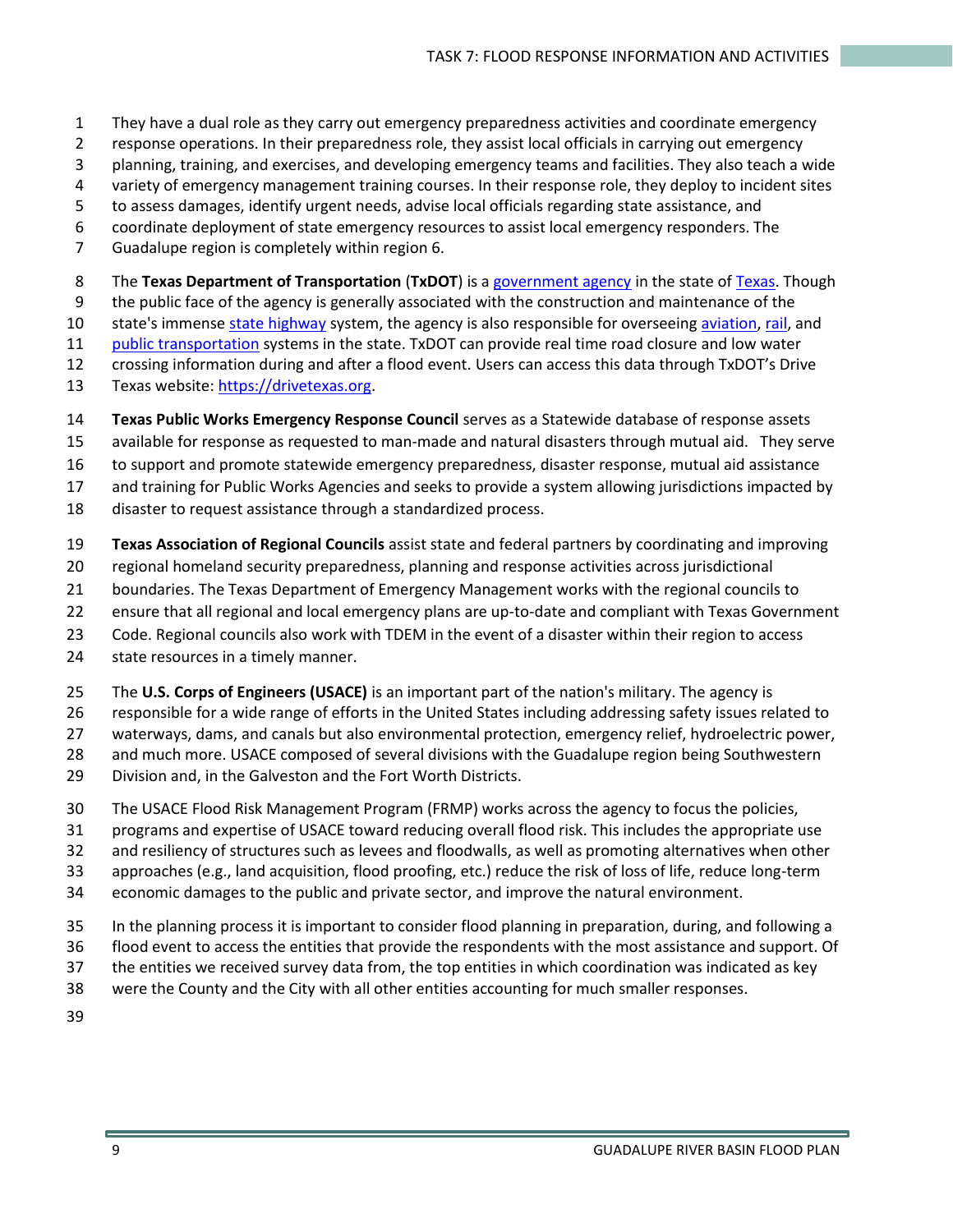

*Figure 7.6: Coordination with Entities (Source: Region 11 Data Collection Tool as of May 27, 2022)*

1

# <sup>3</sup> **Emergency Information**

- 4 There are various means by which data can be collected and disseminated in a flood event.
- 5 Two types of gauges used are rain gauges and stream gauges. A rain gauge is a meteorological
- 6 instrument to measure the precipitating rain in a given amount of time per unit area. It collects water
- 7 falling on it and records the change over time in the rainfall depth. Stream gauging is a technique used
- 8 to measure the discharge, or the volume of water moving through a channel per unit time, of a stream.
- 9 The height of water in the stream channel, known as a stage or gauge height, can be used to determine
- 10 the discharge in a stream.
- 11 In addition to the National Weather Service, local news stations or radio stations are vital components in
- 12 relaying real time information to local residents of inclement weather and flooding. They can also alert
- 13 residents to low water crossing closings, dam or levee breaches, and other potential dangers. They can
- 14 also issue flood watches, warnings, and emergency notifications.
- 15 An Emergency Alert System (EAS) is software that provides alert messages during an emergency
- 16 Messages can interrupt radio and television to broadcast emergency alert information. Messages cover
- 17 a large geographic footprint including about half of the Guadalupe region. Emergency message
- 18 audio/text may be repeated twice, but EAS activation interrupts programming only once, then regular
- 19 programming continues.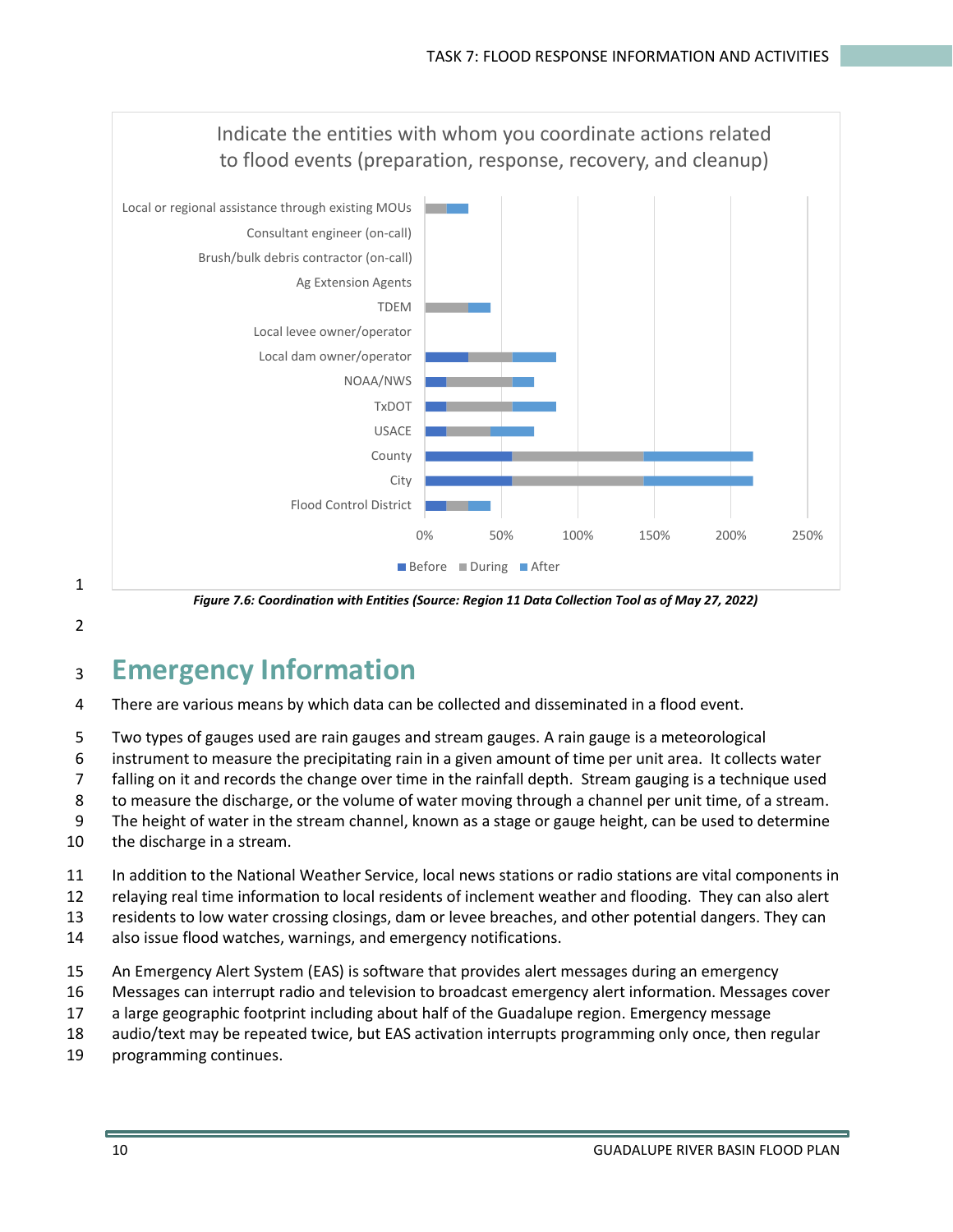- A reverse 911 system allows an agency to pull up a map on a computer, define an area and send off a
- recorded phone message to each business or residence in that area. It can provide data to residents of
- flood dangers in their area.
- School emergency alert systems are tools that allow schools to communicate quickly to staff, students,
- first responders and others so that they can take appropriate action in the event of an emergency
- situation. Various versions this tool are used in schools through the region from daycares to K-12 grade,
- as well as universities. Messages may include important announcements about school events or
- emergency situations, such as inclement weather and local flooding.

# **Plans to be Considered**

### *State and Regional Plans*

- The State Hazard Mitigation Plan is an effective instrument to reduce losses by reducing the impact of
- disasters upon people and property. Although mitigation efforts cannot completely eliminate impacts of
- disastrous events, the plan endeavors to reduce the impacts of hazardous events to the greatest extent
- possible.
- The plan evaluates, profiles and ranks natural and human-caused hazards effecting the Texas as
- determined by frequency of event, economic impact, deaths and injuries. The plan:
- Assesses hazard risk.
- Reviews current state and local hazard mitigation and climate adaption capabilities.
- Develops strategies and identifies state agency (and other entities) potential actions to address needs.
- The Regional Emergency Preparedness Program is one of the largest and most effective programs of its
- kind nationwide. Bringing together urban, suburban, and rural jurisdictions, the program facilitates
- information sharing, collaboration, and cooperation between jurisdictions in a politically neutral and
- supportive environment. The Regional Preparedness Program accomplishes this through networking,
- standardization of policy and procedures, and coordination efforts with stakeholders.

### *Local Plans*

- In the Guadalupe Region's data collection effort and survey tool in 2021, the region requested local
- emergency management and emergency response plans that were publicly available. Some emergency
- plans are protected by law and are not available for public consumption. In addition to the plans
- provided by local entities, the region also obtained Emergency Management plans, Hazard Mitigation
- Plans and other regional and local flood planning studies from County and local jurisdictions.
- An emergency management plan is a course of action developed to mitigate the damage of potential
- events that could endanger an organization's ability to function. Such a plan should include measures
- that provide for the safety of personnel and, if possible, property and facilities.
- The Guadalupe Basin has several plans and regulations in place region wide that provide the framework
- that dictates a community's capabilities in implementing mitigation and preparedness actions.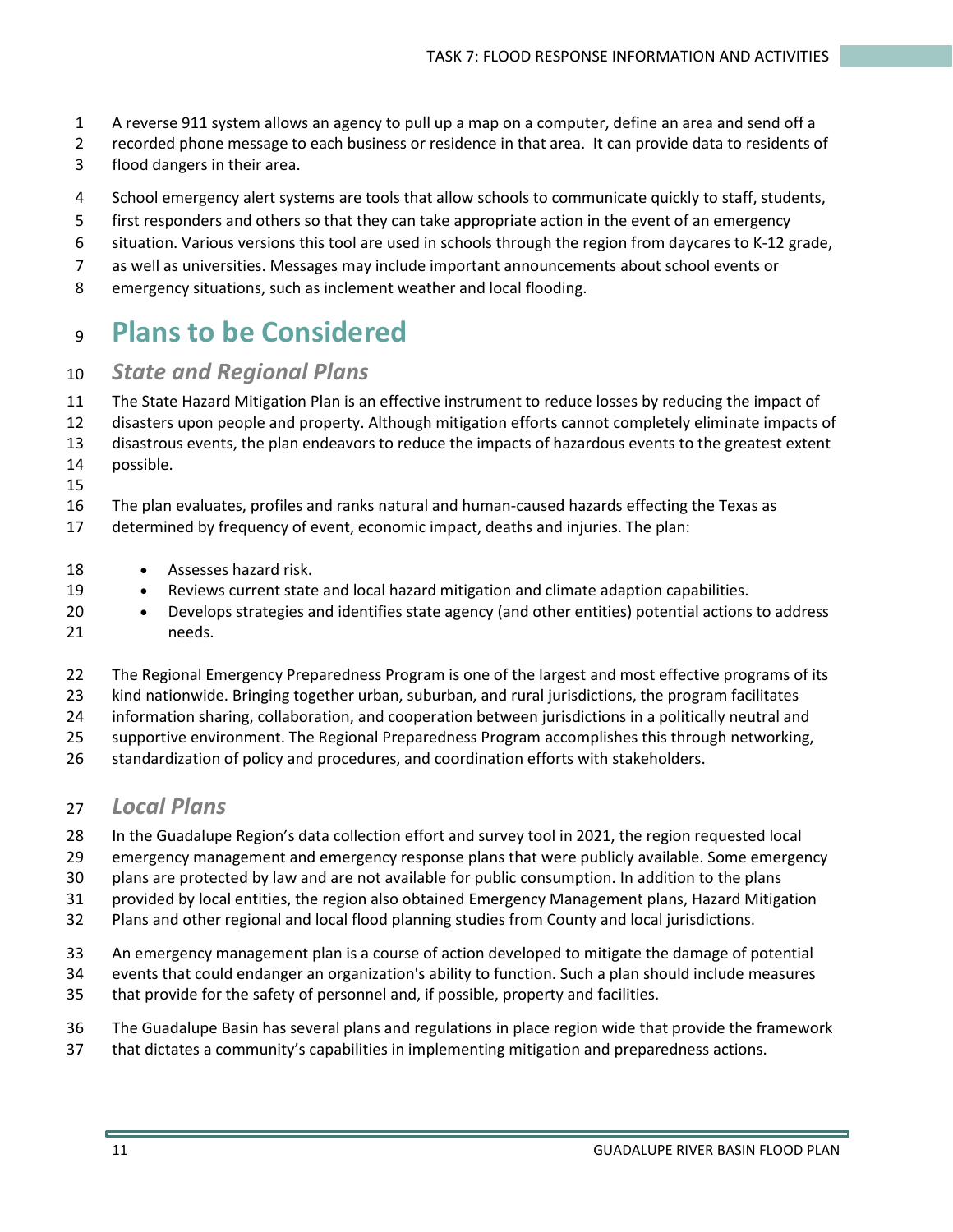

1

*Figure 7.7: Flood Planning Resources (Source: Region 11 Data Collection Tool as of May 27, 2022)*

- 3 Per Chapter One, the following are flood plans and regulations indicated to be in place currently as
- 4 collected from the data collection tool.

| Plan or Regulation                                         | Total |
|------------------------------------------------------------|-------|
| <b>Floodplain Ordinance</b>                                | 86    |
| Drainage Ordinance                                         | 29    |
| <b>Stormwater Management Ordinance</b>                     | 43    |
| Building Standards for Flood Proofing and Flood Protection | 29    |
| <b>Future Conditions Land Use</b>                          | 57    |
| Land Use Regulations                                       |       |

*Table 7.1: Current Flood Plans and Regulations (Source: Region 11 Data Collection Tool as of May 27, 2022)*

- 6 Other plans to consider include Hazard Mitigation Plans, Emergency Action Plans, as well as Watershed
- 7 Master Plans. An Emergency Action Plan provides the basis for the coordinated planning and
- 8 management of types of emergencies and disaster events. Watershed Master Plans promote that all
- 9 sectors of the community work together to create a flood hazard resilient community.
- 10 Hazard mitigation planning reduces loss of life and property by minimizing the impact of disasters. It
- 11 begins with state, tribal, and local governments identifying natural disaster risks and vulnerabilities that
- 12 are common in their area. After identifying these risks, they develop long-term strategies for protecting